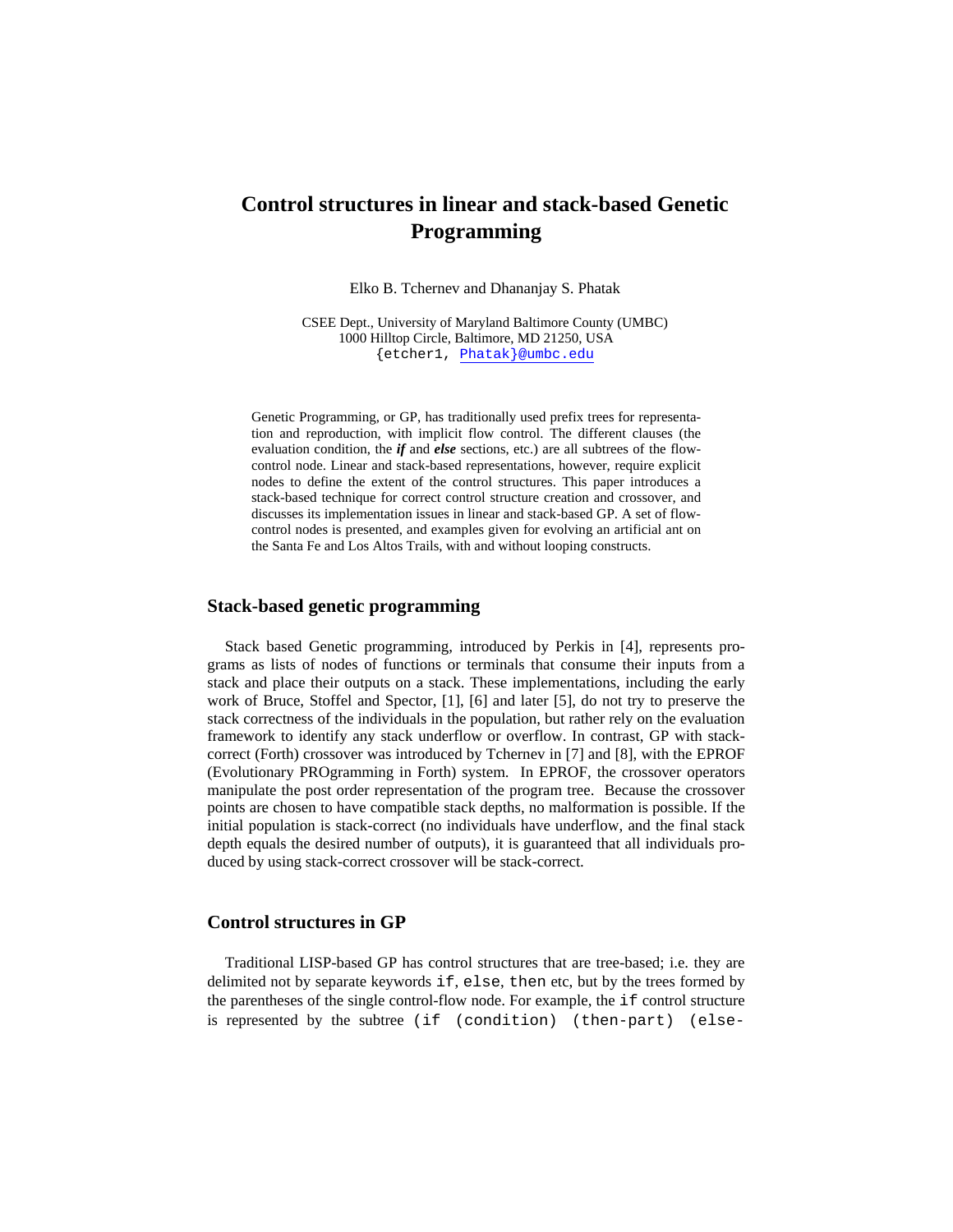$part)$ ), and the while control structure – by the tree (while (condition) (body)). This approach has the advantage that no special handling is required of control structures during crossover – they are just another subtree.

Linear and stack-based GP, where the individuals are represented as linear lists (or arrays) of nodes, cannot use this approach. This, however, does not mean that nothing can be done, or is very difficult, as Keith and Martin mistakenly conclude in [2]. The key to having correct control structures in linear GP is to realize that the nodes are bound in sequential execution not by trees, but by traces of control flow. In a sequential program, the if statement introduces a bifurcation in the control flow, and the endif statement merges the two branches. The branch condition in sequential implementations is usually computed before the branch switching node, and is available either in a status register or variable, or on the stack; therefore it is not part of the control structure proper. The control flow picture of the if control structure can be seen below in Table 1, and that of the begin…until control structure can be seen in Table 2.

Table 1. Flow control of the *if* control structure.



Table 2. Flow control of the begin...until control structure.

| begin     |
|-----------|
| loop-body |
| condition |
| until     |

In structured programming, there is no goto statement; therefore, any control structures inside the body of another control structure are local, i.e. do not interfere with the enclosing structure's control flow. That's why a stack holding the control flow levels is a natural mechanism for handling the information that is needed to resolve the backward and forward branches and to ensure correctness when crossover is performed between linear individuals having control structures. The stack depth increases when control structures are nested, and the top of the stack corresponds to the origin/destination of the closest enclosing control structure. **Note:** this control flow stack is needed and used at *compile time*.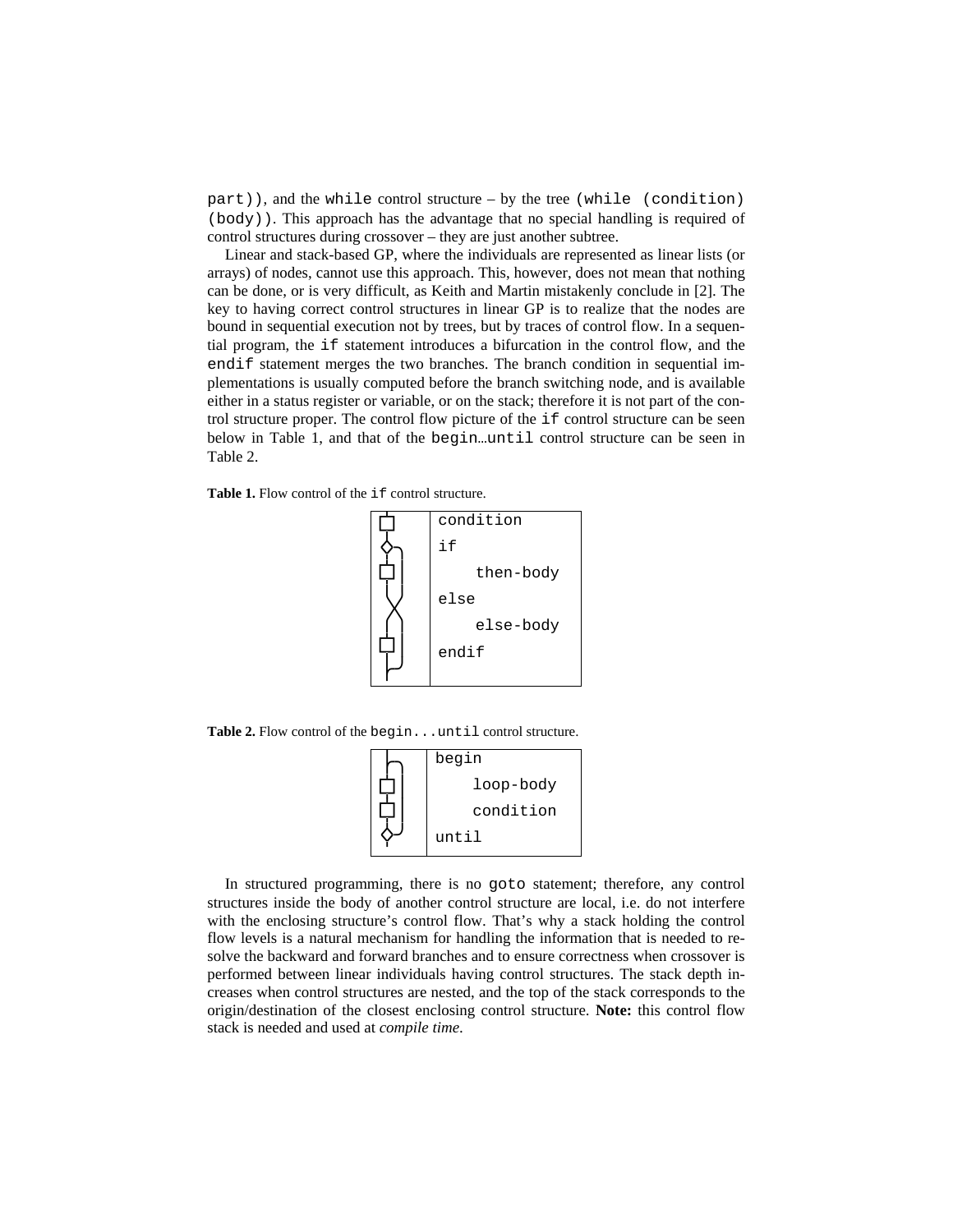It is easy to see, that crossover that does not change the stack depth of the control flow stack at the crossover points will always produce individuals with syntactically correct control structures. An example for such crossover is given in Table 3.



**Table 3.** Crossover that preserves the control stack depth in the crossover points

As shown in [8], the most universal condition for ensuring stack correctness in crossover is the delta condition. That is, the node sections being exchanged must have the same control stack depth difference from beginning to end, and the stack usage of both must be compatible. Therefore, in order to have control structures in linear and stack-based GP, the crossover operation must be implemented such that it ensures correctness with respect to the control flow stack in addition to the other conditions it must satisfy.

## **Control-flow in Forth and GP**

The compile-time control-flow stack described above is the mechanism that ANS Forth uses for its control structures. Since Forth has a very fast single-pass compiler, it is optimized for simple handling of forward and backward branch resolution. Each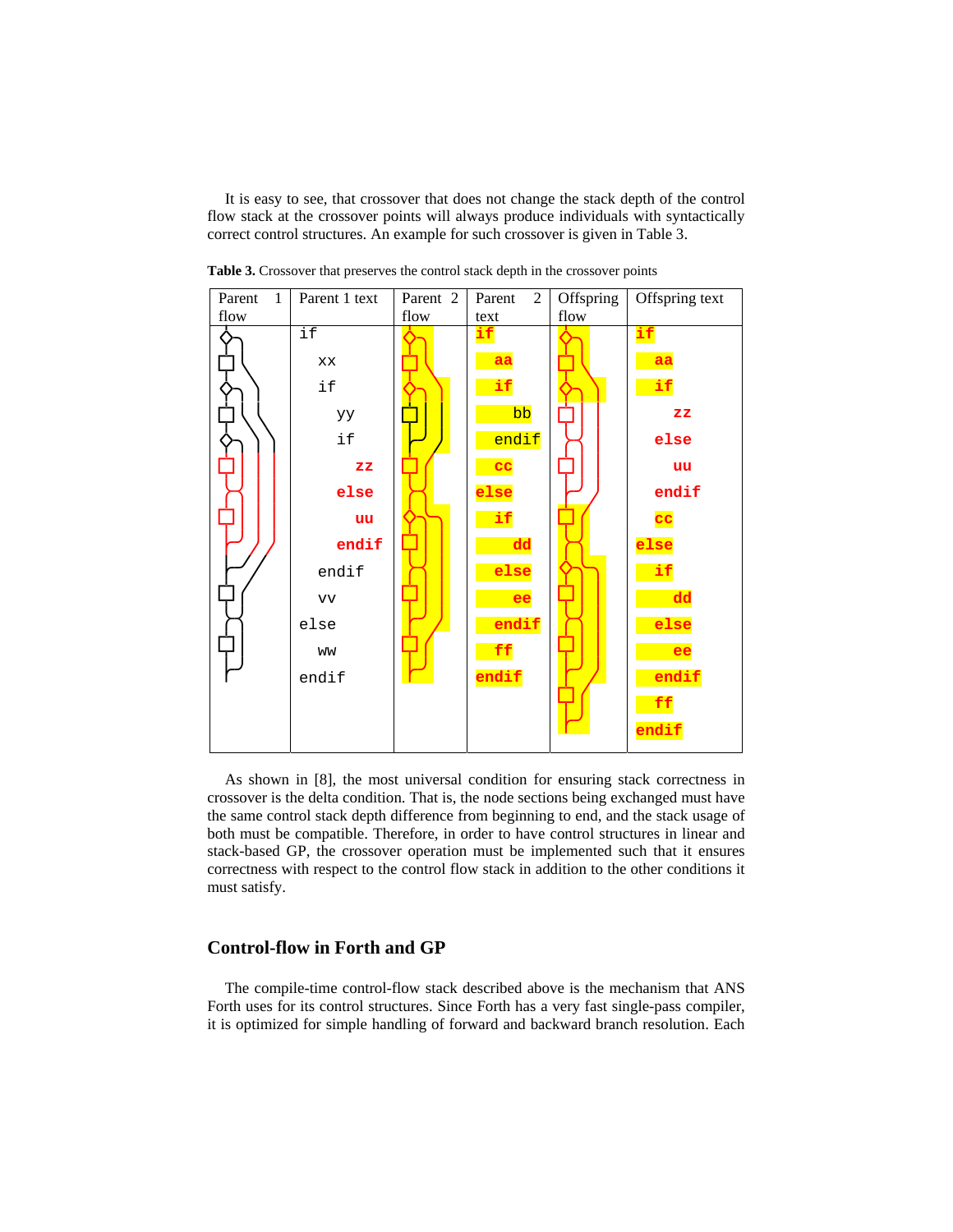of the control structure keywords in Forth acts immediately upon scanning in the source by placing on the control flow stack a branch origin/destination or by consuming one and resolving the branch. The standard Forth control-flow words are given in Table 4, with an explanation of their action.

| Picture | Name   | Consumes    | Supplies    | Definition                         |  |
|---------|--------|-------------|-------------|------------------------------------|--|
|         | if     |             | origin      | Marks the origin of a forward      |  |
|         |        |             |             | conditional branch and compiles    |  |
|         |        |             |             | its code                           |  |
|         | then   | origin      |             | Resolves a forward branch by       |  |
|         |        |             |             | patching its origin                |  |
|         | else   | origin1     | origin2     | Compiles a forward uncondi-        |  |
|         |        |             |             | tional branch whose origin2 is     |  |
|         |        |             |             | placed on the stack, and resolves  |  |
|         |        |             |             | the forward branch origin1         |  |
|         | begin  |             | destination | Marks the destination of a back-   |  |
|         |        |             |             | ward branch                        |  |
|         | until  | destination |             | Compiles a backward conditional    |  |
|         |        |             |             | branch to destination              |  |
|         | again  | destination |             | Compiles a backward uncondi-       |  |
|         |        |             |             | tional branch to destination       |  |
|         | while  | destination | origin des- | Compiles a forward conditional     |  |
|         |        |             | tination    | branch and places its origin on    |  |
|         |        |             |             | the control stack such that it be- |  |
|         |        |             |             | comes the second stack item, be-   |  |
|         |        |             |             | low the destination that must      |  |
|         |        |             |             | have been on the stack             |  |
|         | repeat | origin des- |             | Compiles a backward uncondi-       |  |
|         |        | tination    |             | tional branch to destination (top  |  |
|         |        |             |             | of the control stack) and resolves |  |
|         |        |             |             | the forward branch to current po-  |  |
|         |        |             |             | sition by patching the origin      |  |

**Table 4.** Standard Forth control flow words

In addition to the above, ANS Forth defines the control stack operations cs-pick and cs-roll which can be used to copy a stack item to the top of stack, and to rearrange the stack items. With the help of these operations, any control structure can be portably custom-designed.

It can be seen, that as they stand, the Forth control flow words are not straightforwardly usable in GP. They place on and consume from the control stack items of two different types, namely origins and destinations. Any GP that uses these primitive Forth constructs would have to ensure that the crossover points match not only the stack depths, but the stack content types as well. A much more practical approach is to make sure that any control flow primitive can mark/resolve any other, provided its stack depth requirements are met, by making it supply and/or resolve *both* an origin and a destination. In this way the only condition a crossover operation needs to ensure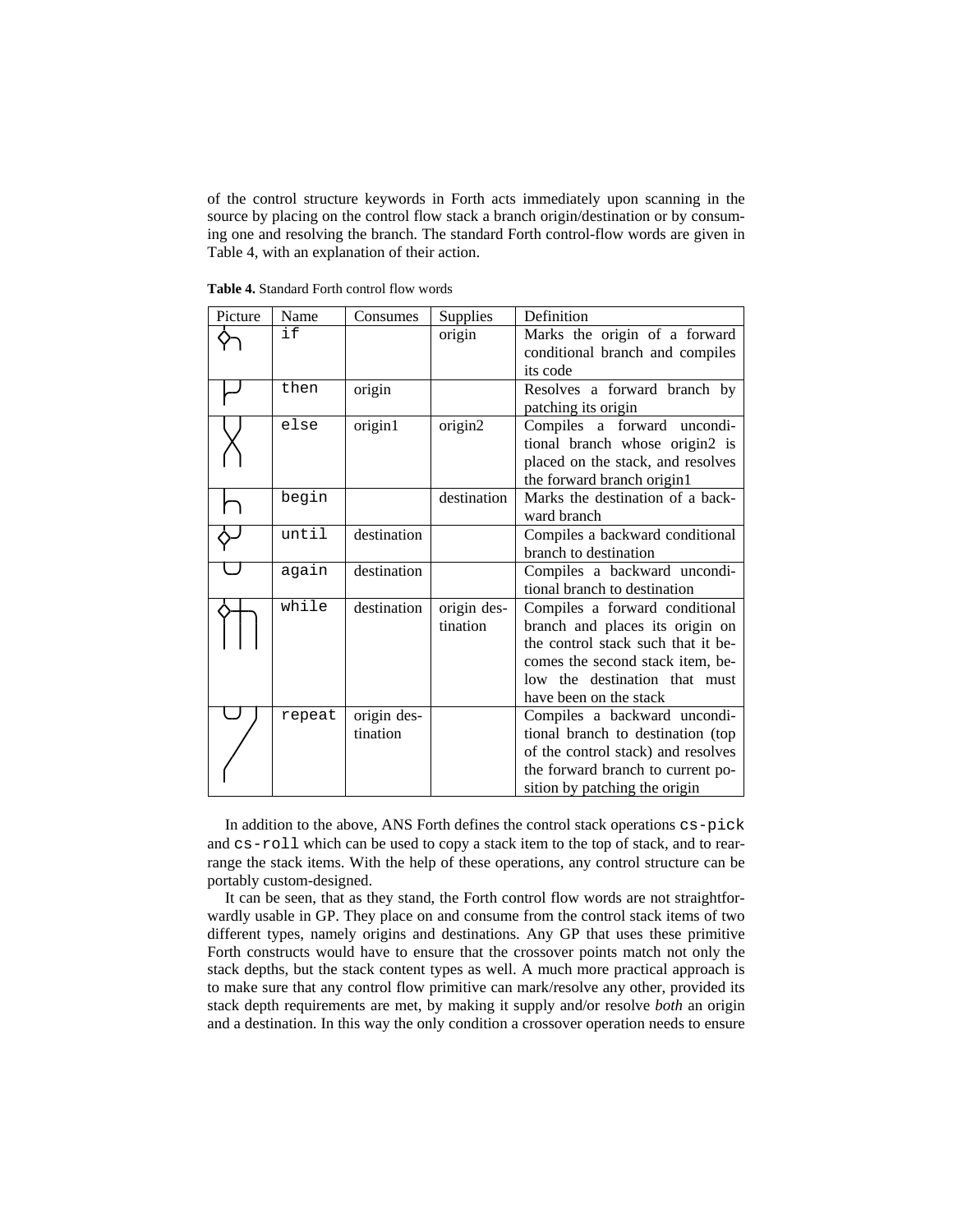is that the control stack usage between the crossover points in both individuals satisfies the delta requirements. **Note:** in this case, the control stack exists and is used at crossover time.

# **Control structures for linear GP**

In linear GP, each node is a self-contained entity (a machine language instruction, or a VM language statement). These nodes can be mixed and executed in any order, so there are no additional constraints to the choice of crossover points, except the ones imposed by the control flow stack correctness requirements. The branch conditions are stored in a status register/accumulator/variable, or may be results of atomic execution of an embedded function, e.g. the if-food-ahead control of the artificial ant problem. Thus, the set of control flow nodes could include begin, end, if, else, until, while, repeat, with if, until and while being defined to use the system's status register/condition. Alternatively, they could be custom defined according to the problem, like if-true, while-food-ahead, until-empty, etc. Example implementation of these control nodes in Forth (assuming the VM for the particular Linear GP has been written in Forth) can be seen in Table 5.

| Picture | Node   | Control stack usage                                  | Definition in Forth                          |
|---------|--------|------------------------------------------------------|----------------------------------------------|
|         | begi n | $(-$ orig dest)                                      | true if<br>begin                             |
|         | end    | (orig dest -- )                                      | true until<br>then                           |
|         | i f    | $(-$ orig dest)                                      | condition if<br>begin                        |
|         | el se  | $\frac{\text{orig1}}{\text{dest}-\text{orig2}}$ dest | 1 cs-roll<br>else<br>1 cs-roll               |
|         | until  | $($ orig dest $-$ )                                  | condition until<br>then                      |
|         | while  | $\int$ orig1 dest1 -- orig dest<br>orig1 dest1)      | condition if<br>begin<br>3 cs-roll 3 cs-roll |
|         | repeat | (orig1 dest1 orig2 dest2 --                          | again<br>then<br>true until<br>then          |

**Table 5.** Control flow nodes for linear GP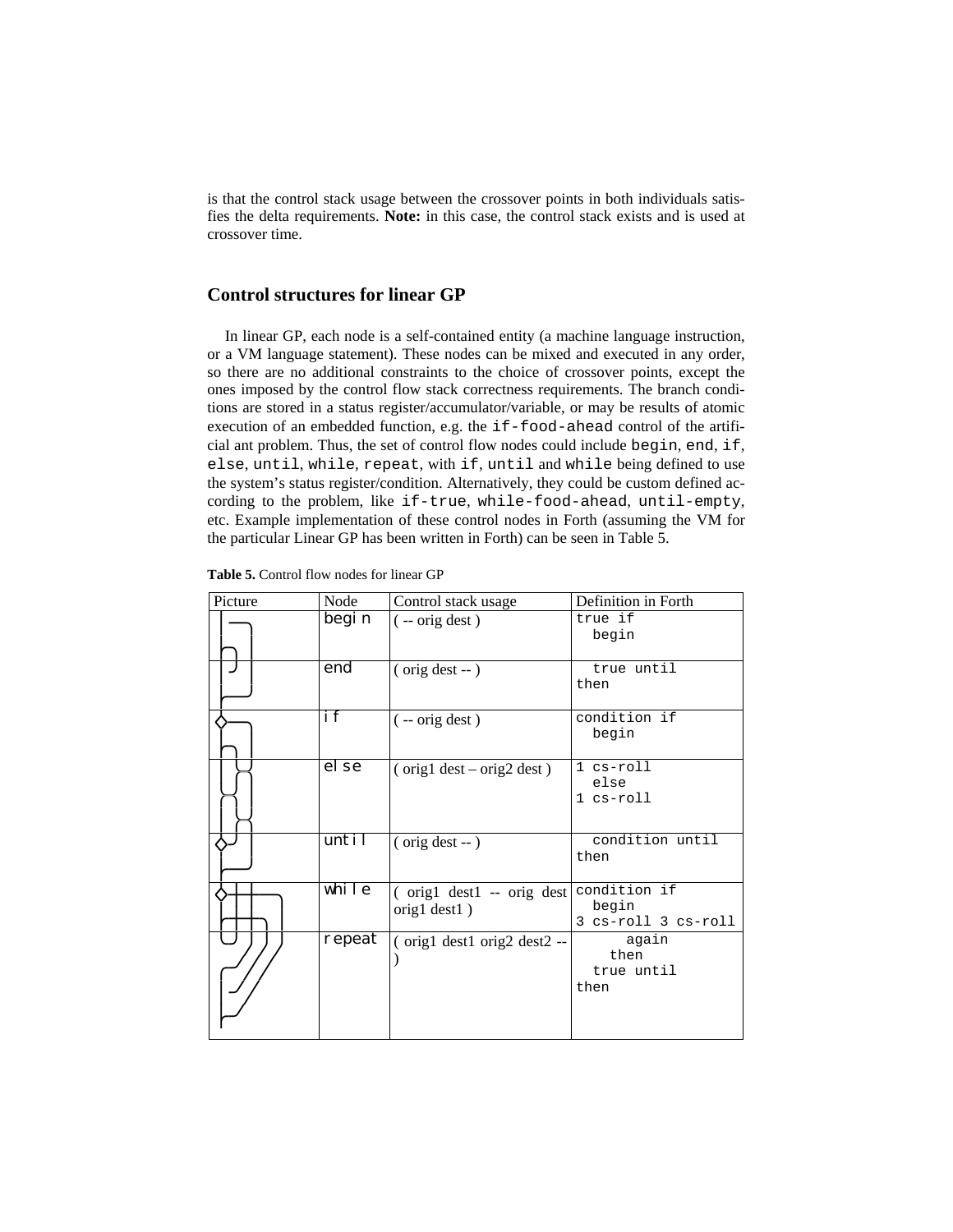#### **Control structures for stack-based GP**

Stack-based GP is a superset of tree-based GP, as the individuals might represent arbitrary digraphs, not just trees. For stack-correct crossover to operate, each primitive used by the problem (function or terminal) must have a defined stack usage (number of stack items it requires as inputs, and number of stack items it leaves on the stack). The branches that the control flow nodes compile, usually adhere to this rule and use the top stack items as flags to determine whether to execute the branch or not. In this respect they are just like regular nodes, and participate in the formation of the overall data stack picture. Crossover in stack-correct GP uses this stack picture to choose the crossover points as usual, and then checks whether they conform to the delta rule with respect to the control flow stack. This makes crossover in stack-based GP with control structures more constrained than without, because some choices of points will be rejected. The control flow nodes for stack based GP are essentially the same as these for linear GP, except that the branching primitives  $if$ , while and until consume one stack item from the data stack each.

# **Initial population with control structures**

The stack-correct crossover rules outlined so far guarantee stack-correct offspring *iff* the initial population is stack-correct. Creating stack correct individuals involves keeping track of the running stack depth, and restricting the choice of nodes to be added as next node to these that will not underflow. The decision when to stop adding nodes and fix the final size of the individual being created can be taken only when the running stack depth is equal to the desired output depth. In addition, in order to guarantee a finite size, the selection of nodes to be added can be biased towards changing the running stack depth in the direction of the desired output depth.

The same procedure can be applied when creating individuals with control structures. Since control structures must be properly delimited, the end of an individual cannot occur at non-zero control stack depth (i.e. in the middle of a control structure), and the control stack must not underflow. When dealing with linear GP, these are the only conditions that must be observed.

Stack-based GP, however, places additional restrictions on the choice of control flow nodes. Since they create splits and joins in the execution path, but there is only one data stack picture, it must be guaranteed that both execution paths result in the same data stack depth after the closing node. Therefore, a follow-up node for a control structure (one of else, end, until, while or repeat) can be inserted only when the data stack depth of the active branch (the running stack depth) plus the data stack change effected by the node itself, results in the same stack depth as the one immediately after the opening node (begin or if). A simple method of keeping track is to push the current stack depth on the control stack together with the origin/destination information when adding an opening node, and pop it when the closing node is added. **Note:** now, the control stack exists and is used at initialization time.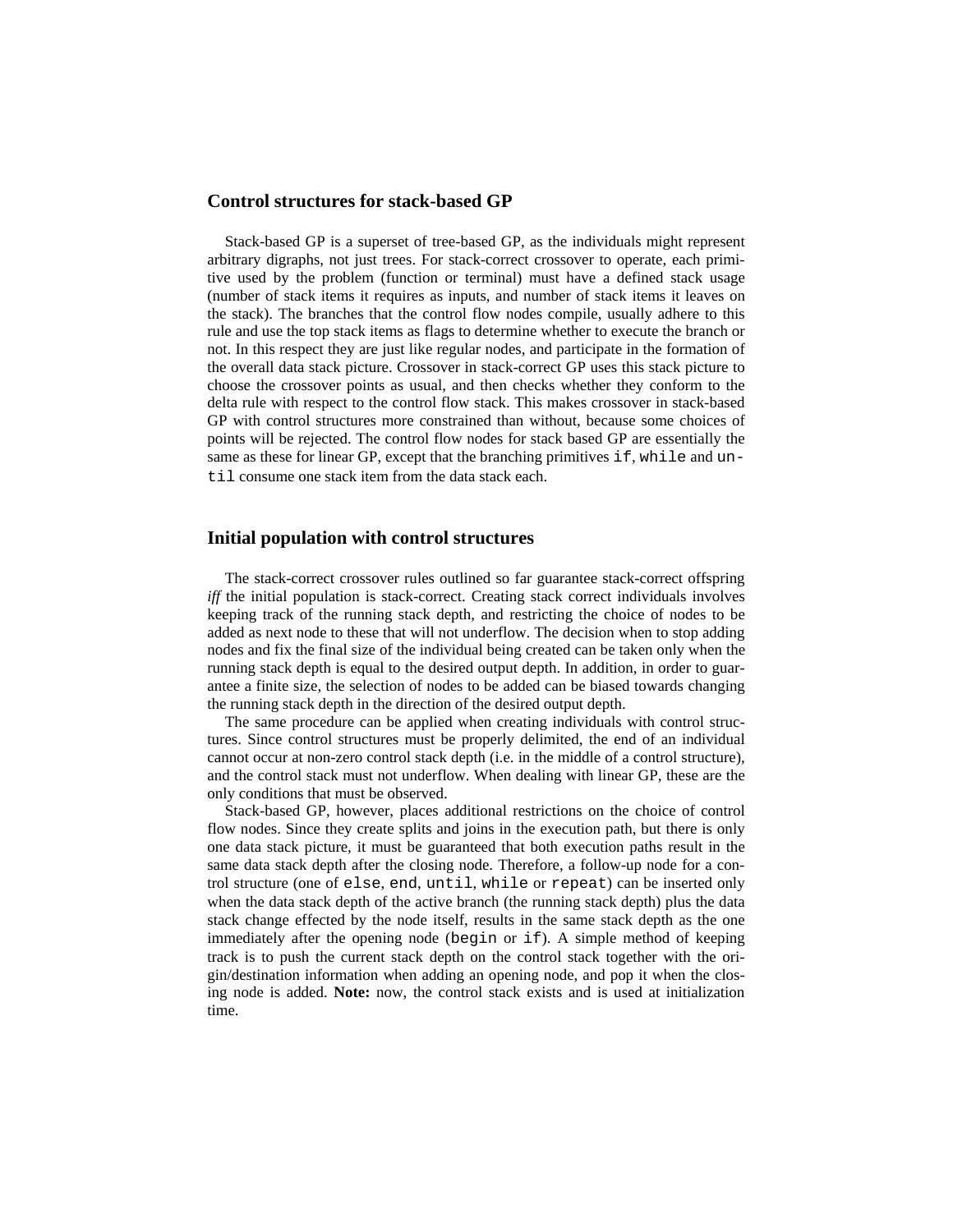## **Experiments**

| /###//////////////////////////////                |
|---------------------------------------------------|
| ///#/////////////////////////////                 |
| //#//////////////////////###///                   |
| //#/////////////////////#////#//                  |
| //#/////////////////////#////#//                  |
| //####/#####////////##////////                    |
| ///////////#/////////////////#//                  |
| ///////////#//////#////////////                   |
| ///////////#//////#//////////                     |
| ///////////#//////#////////#/                     |
| ///////////////////#/////////                     |
| ///////////#//////////////////                    |
| ///////////#/////////////////#//                  |
| ///////////#//////#///////////                    |
| ///////////#//////#//////####//                   |
| ////////////////#////#///////                     |
| ///////////////////////////////                   |
| ///////////#//////////////////                    |
| ///////////#///#///////#/////                     |
| ///////////#///#///////////#///                   |
| ///////////#///#///////////////                   |
| ///////////#///#///////////////                   |
| ///////////#/////////////#///                     |
| ///////////#/////////#///////                     |
| //##//#####////#//////////////                    |
| /#//////////////#///////////////                  |
| /#//////////////#//////////////                   |
| /#//////#######///////////////                    |
| /#/////#////////////////////                      |
| ///////////////<br>$1111$ #11                     |
| /####///////////////////                          |
| ///////<br>///////////<br>111<br>7<br>7<br>7<br>7 |

The artificial ant problem, introduced by Koza in [3], is used to demonstrate the use of control structures in linear GP. The problem is to evolve a program that will scan a toroidal field of 32 by 32 cells, on Figure 1, and "eat" the "food pellets" represented by the hash symbol '#'.

The set of operations is Move, Left and Right, where Move takes the ant one step forward in the direction it is facing, and if the field it lands on contains a "pellet", "eats" it. Left and Right change the direction the ant is facing; initially the ant is positioned at the top left field at the beginning of the trail and faces the food. The ant is run until 400 steps (each of Move, Left and Right is 1 step), or until all food is eaten, whichever happens first. The fitness is equal to the number of remaining food pellets (minimization), the population is steady-state with elitism, and the selection uniform across the non-replaced individuals.

**Figure 1**. The Santa Fe Trail in the grass

| Terminals:           | Left, Right, Move        |
|----------------------|--------------------------|
| <b>Control Flow:</b> | If-food-ahead, Else, End |
| Fitness case:        | The Santa Fe Trail       |
| Fitness:             | Food remaining           |
| Wrapper:             | 400 steps                |

**Table 6.** Tableau for the Ant Problem, no looping constructs

The problem is run with two sets of control structure nodes – with conditional branching only, shown on Table 6, and with a full set of looping constructs, shown on Table 7. To prevent infinite loops, the wrapper was set to limit the total number of looping control executions to 400 steps as well.

**Table 7.** Tableau for the Ant Problem, with looping constructs

| Terminals:       | Left, Right, Move                                                                 |
|------------------|-----------------------------------------------------------------------------------|
| Control<br>Flow: | If-food-ahead, Else, End,<br>Begin, While-food-ahead,<br>Until-food-ahead, Repeat |
|                  | Fitness case: The Santa Fe Trail                                                  |
| Fitness:         | Food remaining                                                                    |
| Wrapper:         | 400 steps and 400 loops                                                           |

Numerous solutions were found with both sets of control structures; usually the solutions were over fit to the trail, like on Figure 2: the 0 represents the number of times the ant returns onto a particular field. If it had moved onto any field twice, the content of the field would have been 1, etc. The evolved individual with conditional branching is shown next to the trail.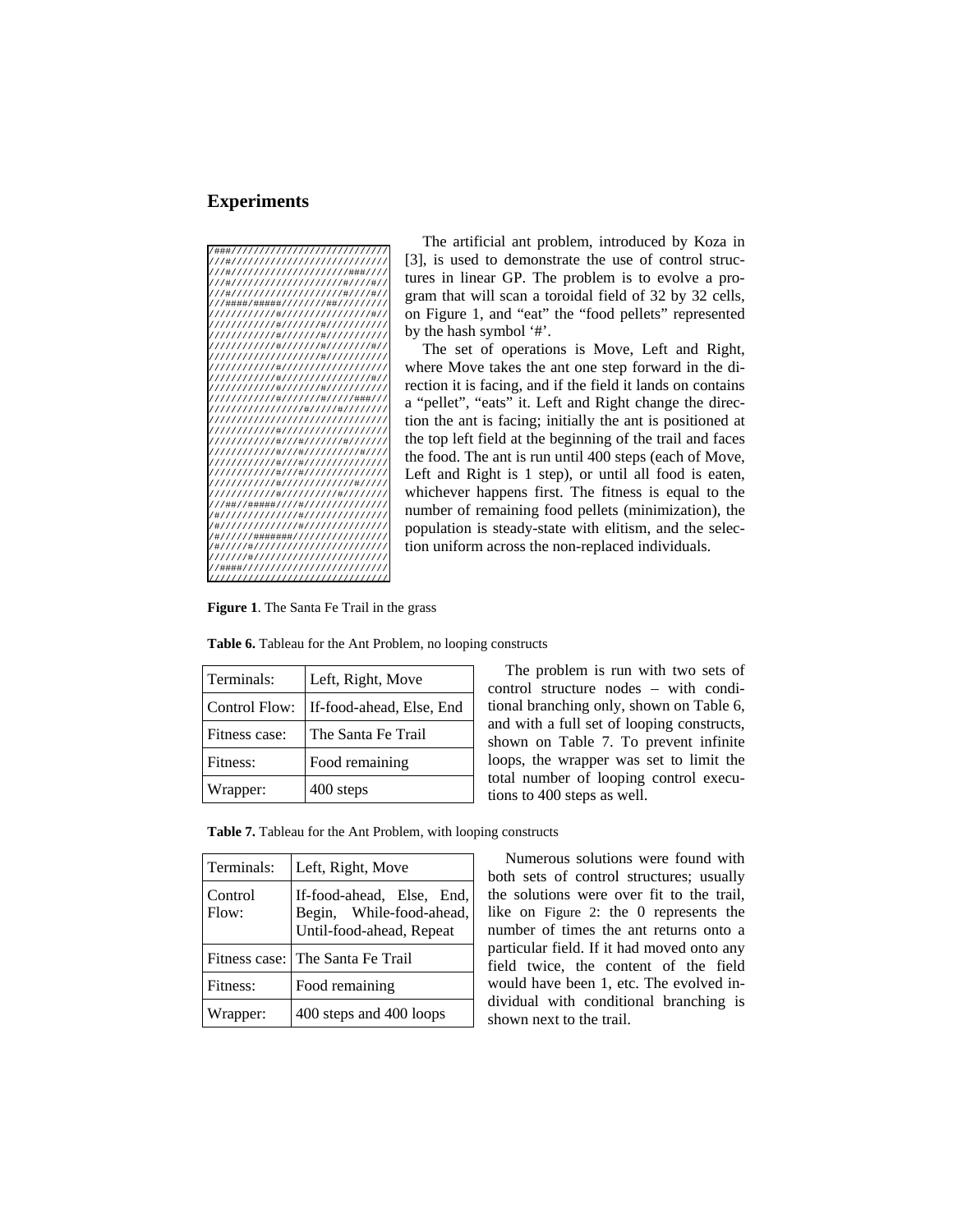|                                                                             | IF-FOOD-AHEAD |
|-----------------------------------------------------------------------------|---------------|
| 7000/////////////////////////////////                                       | RIGHT         |
| ///0/////////////////////////////////<br>///0//////////////////////000000// | RIGHT         |
| ///0//////////////////////0///0//                                           | RIGHT         |
| ///0//////////////////////0///0//                                           |               |
| ///0000000000//////00000////0//                                             | <b>FND</b>    |
| /////////////0///////0/////////0//                                          | R T GHT       |
|                                                                             | MOVE          |
|                                                                             | IF-FOOD-AHEAD |
|                                                                             | MOVE          |
|                                                                             |               |
|                                                                             | MOVE          |
| /////////////0///////0//0000000//                                           | <b>FND</b>    |
| /////////////0///00000//0////////                                           | RIGHT         |
| ////////////0///0//////0//////<br>/////////////0///0//////0////////         | TF-FOOD-AHEAD |
| /////////////0///0//////00000////                                           |               |
| ////////////0///0//////////0////                                            | <b>END</b>    |
| ////////////0///0///////////0////                                           | IF-FOOD-AHEAD |
| ////////////0///0//////////0////                                            | MOVE          |
| /////////////0///0//////00000////<br>/////////////0///0//////0////////      | ELSE          |
| 1/000000000000///0//////0////////                                           | LEFT          |
| 1/0///////////////0////////////////                                         |               |
| /0///////////////0////////////////                                          | LEFT          |
| /0////0000000000//////////////                                              | ELSE          |
| /0/////0///////////////////////////<br>/0/////0///////////////////////////  | MOVE          |
| /0000000//////////////////////////                                          | LEFT          |
| ////////////////////////                                                    |               |
|                                                                             | <b>FND</b>    |

**Figure 2.** Ant trail through the grass with no loops, and evolved solution

When using the full set of control structure nodes, the obtained individuals exhibited significant bloat and were larger; here is one solution:

IF-FOOD-AHEAD MOVE MOVE IF-FOOD-AHEAD END MOVE IF-FOOD-AHEAD END IF-FOOD-AHEAD WHILE-FOOD-AHEAD MOVE MOVE WHILE-FOOD-AHEAD MOVE MOVE IF-FOOD-AHEAD END MOVE IF-FOOD-AHEAD END IF-FOOD-AHEAD WHILE-FOOD-AHEAD MOVE MOVE WHILE-FOOD-AHEAD MOVE MOVE IF-FOOD-AHEAD END IF-FOOD-AHEAD WHILE-FOOD-AHEAD MOVE REPEAT IF-FOOD-AHEAD IF-FOOD-AHEAD IF-FOOD-AHEAD IF-FOOD-AHEAD MOVE UNTIL-FOOD-AHEAD BEGIN UNTIL-FOOD-AHEAD END MOVE RIGHT LEFT IF-FOOD-AHEAD MOVE END IF-FOOD-AHEAD MOVE END ELSE END LEFT REPEAT END ELSE WHILE-FOOD-AHEAD MOVE REPEAT IF-FOOD-AHEAD IF-FOOD-AHEAD IF-FOOD-AHEAD END END LEFT REPEAT END ELSE END LEFT WHILE-FOOD-AHEAD MOVE LEFT LEFT END END RIGHT RIGHT IF-FOOD-AHEAD ELSE BEGIN END LEFT BEGIN END MOVE LEFT UNTIL-FOOD-AHEAD

#### **The Los Altos Trail**

Runs were performed on the significantly larger Los Altos trail using the branching set of primitives (no loops). The obtained solution was not over fit to the trail; it can be seen by its trace that it employs an algorithm of actively scanning the vicinity when the trail is lost in order to re-acquire it. Its trace is shown on Figure 3, and the solution follows.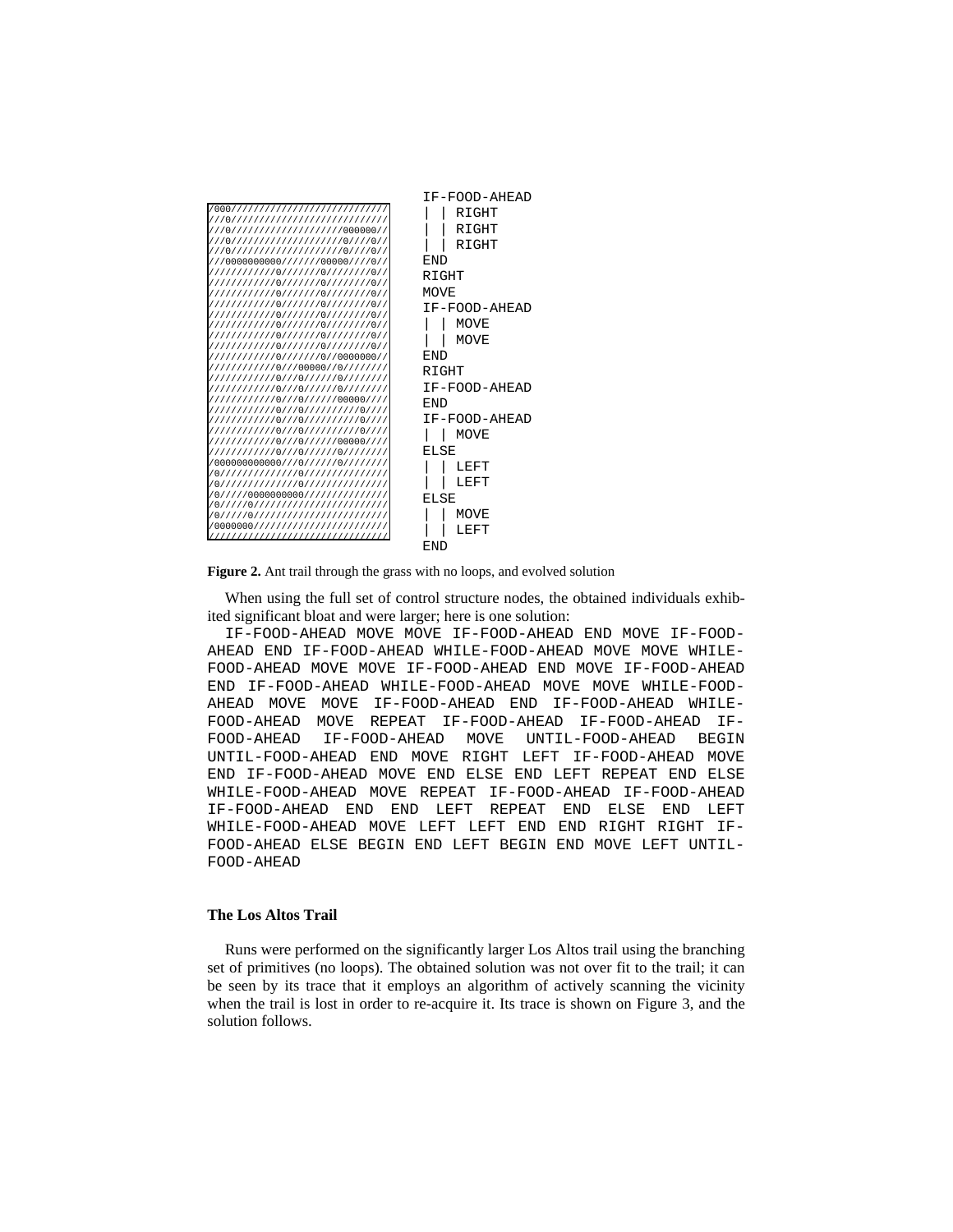| 2// |  |  |
|-----|--|--|
|     |  |  |
|     |  |  |
|     |  |  |
|     |  |  |
|     |  |  |
|     |  |  |
|     |  |  |
|     |  |  |
|     |  |  |
|     |  |  |
|     |  |  |
|     |  |  |

Figure 3. Ant movement on the Los Altos trail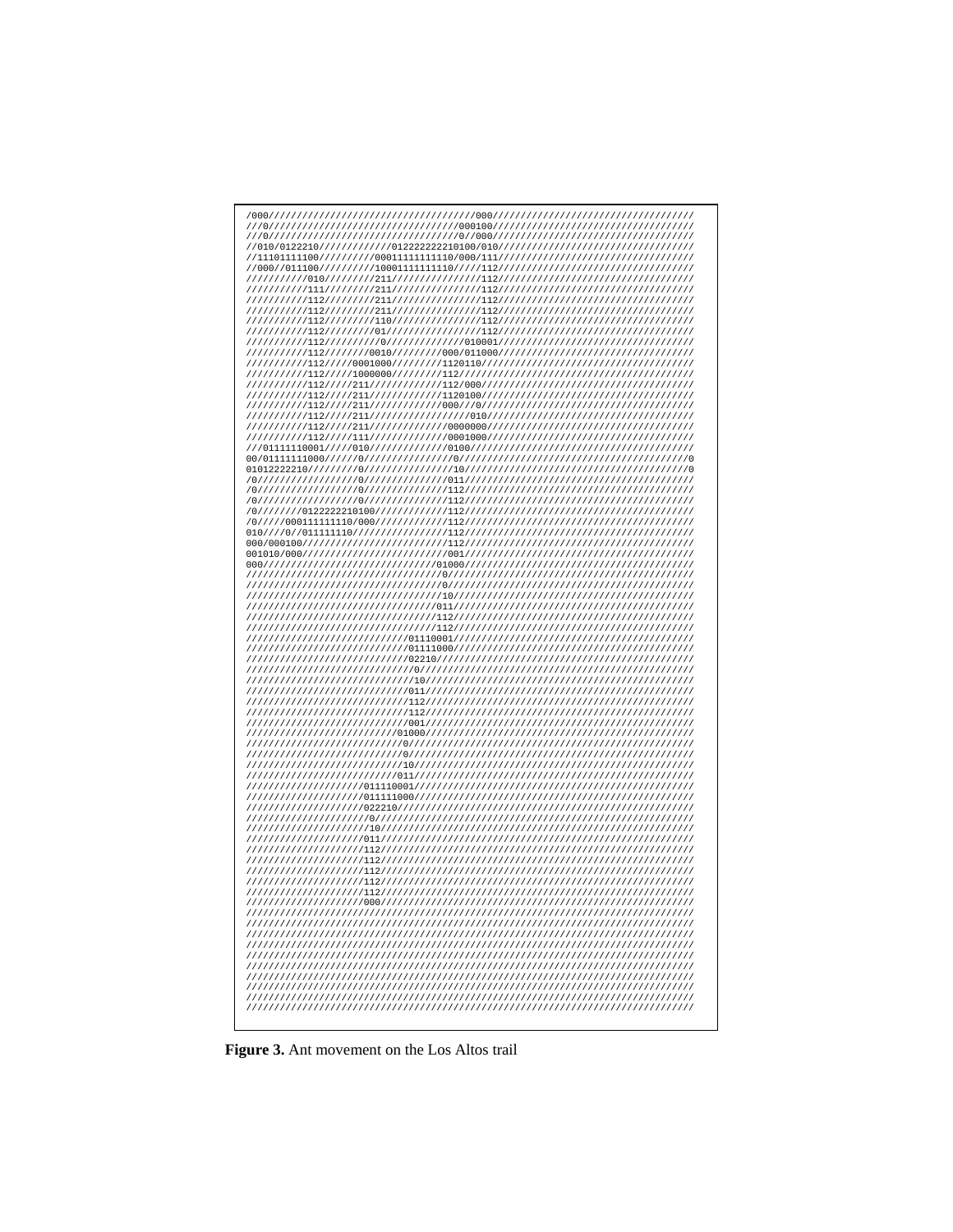Evolved solution to the Los Altos trail, no looping constructs:

IF-FOOD-AHEAD MOVE END MOVE IF-FOOD-AHEAD MOVE LEFT END IF-FOOD-AHEAD ELSE END RIGHT MOVE IF-FOOD-AHEAD MOVE MOVE MOVE RIGHT END IF-FOOD-AHEAD END MOVE IF-FOOD-AHEAD MOVE MOVE RIGHT END IF-FOOD-AHEAD ELSE END RIGHT MOVE IF-FOOD-AHEAD MOVE MOVE MOVE RIGHT IF-FOOD-AHEAD IF-FOOD-AHEAD END END END IF-FOOD-AHEAD MOVE MOVE IF-FOOD-AHEAD MOVE RIGHT MOVE END MOVE IF-FOOD-AHEAD IF-FOOD-AHEAD RIGHT ELSE ELSE ELSE IF-FOOD-AHEAD END IF-FOOD-AHEAD ELSE RIGHT END MOVE IF-FOOD-AHEAD MOVE END END MOVE RIGHT LEFT RIGHT IF-FOOD-AHEAD RIGHT LEFT RIGHT IF-FOOD-AHEAD MOVE RIGHT MOVE IF-FOOD-AHEAD MOVE ELSE END END MOVE RIGHT END MOVE IF-FOOD-AHEAD LEFT RIGHT IF-FOOD-AHEAD RIGHT ELSE END RIGHT ELSE IF-FOOD-AHEAD END ELSE RIGHT LEFT END RIGHT END END RIGHT MOVE IF-FOOD-AHEAD MOVE MOVE MOVE RIGHT IF-FOOD-AHEAD END RIGHT MOVE IF-FOOD-AHEAD ELSE RIGHT END IF-FOOD-AHEAD LEFT RIGHT IF-FOOD-AHEAD RIGHT ELSE ELSE ELSE RIGHT IF-FOOD-AHEAD END RIGHT MOVE IF-FOOD-AHEAD END RIGHT IF-FOOD-AHEAD ELSE MOVE IF-FOOD-AHEAD MOVE ELSE END END MOVE RIGHT MOVE IF-FOOD-AHEAD MOVE END MOVE IF-FOOD-AHEAD MOVE LEFT END MOVE RIGHT IF-FOOD-AHEAD IF-FOOD-AHEAD ELSE END RIGHT MOVE IF-FOOD-AHEAD END END END IF-FOOD-AHEAD MOVE MOVE IF-FOOD-AHEAD MOVE MOVE MOVE IF-FOOD-AHEAD MOVE MOVE RIGHT IF-FOOD-AHEAD IF-FOOD-AHEAD END END END IF-FOOD-AHEAD MOVE RIGHT END IF-FOOD-AHEAD ELSE RIGHT END ELSE ELSE RIGHT IF-FOOD-AHEAD MOVE END MOVE END END MOVE END END MOVE IF-FOOD-AHEAD MOVE MOVE MOVE RIGHT IF-FOOD-AHEAD END RIGHT MOVE IF-FOOD-AHEAD ELSE RIGHT END MOVE END RIGHT

#### **Conclusion**

It was shown how to efficiently implement universal control structures in linear and stack-based GP, and the results they produce when used to solve the artificial ant problem. The tools that make it possible are the well-understood stack-correct crossover methods, and the usage of the control flow stack established in ANS Forth. It is hoped that this will encourage alternative approaches and increase the proportion of high-speed structured linear GP and stack-based GP as opposed to traditional treebased.

#### **Acknowledgments**

This work was supported in part by NSF grants ECS-9875705 and ECS-0196362.